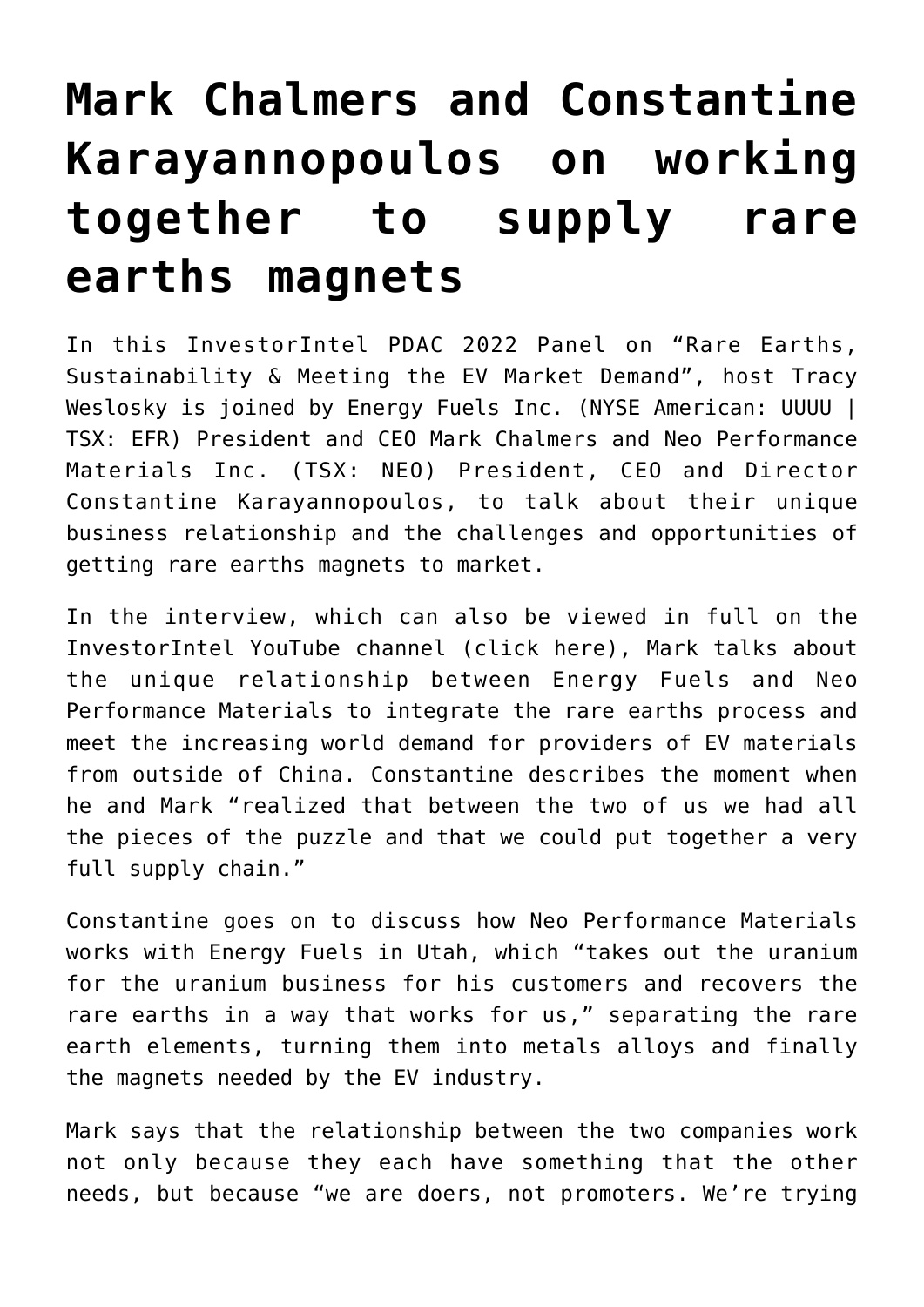to accomplish big things by actually doing it on the ground." With increasing demand from European EV automakers, Mark goes on to say "we're looking at being a world significant integrated supplier of rare earth products from the beginning to the end."

Don't miss other InvestorIntel interviews. Subscribe to the InvestorIntel YouTube channel by [clicking here](https://www.youtube.com/c/InvestorIntel).

## **About Energy Fuels Inc.**:

Energy Fuels is a leading U.S.-based uranium mining company, supplying  $U_3O_8$  to major nuclear utilities. Energy Fuels also produces vanadium from certain of its projects, as market conditions warrant, and is ramping up commercial-scale production of rare earth element ("**REE**") carbonate. Its corporate offices are in Lakewood, Colorado, near Denver, and all its assets and employees are in the United States. Energy Fuels holds three of America's key uranium production centers: the White Mesa Mill in Utah, the Nichols Ranch in-situ recovery ("**ISR**") Project in Wyoming, and the Alta Mesa ISR Project in Texas. The White Mesa Mill is the only conventional uranium mill operating in the U.S. today, has a licensed capacity of over 8 million pounds of  $U_3O_8$  per year, and has the ability to recycle alternate feed materials from third parties, to produce vanadium when market conditions warrant, and to produce REE carbonate from various uranium-bearing ores. Energy Fuels is also evaluating the potential to recover medical isotopes for use in targeted alpha therapy cancer treatments. The Nichols Ranch ISR Project is on standby and has a licensed capacity of 2 million pounds of  $U_3O_8$  per year. The Alta Mesa ISR Project is also on standby and has a licensed capacity of 1.5 million pounds of  $U_3O_8$  per year. In addition to the above production facilities, Energy Fuels also has one of the largest SK-1300/NI 43-101 compliant uranium resource portfolios in the U.S. and several uranium and uranium/vanadium mining projects on standby and in various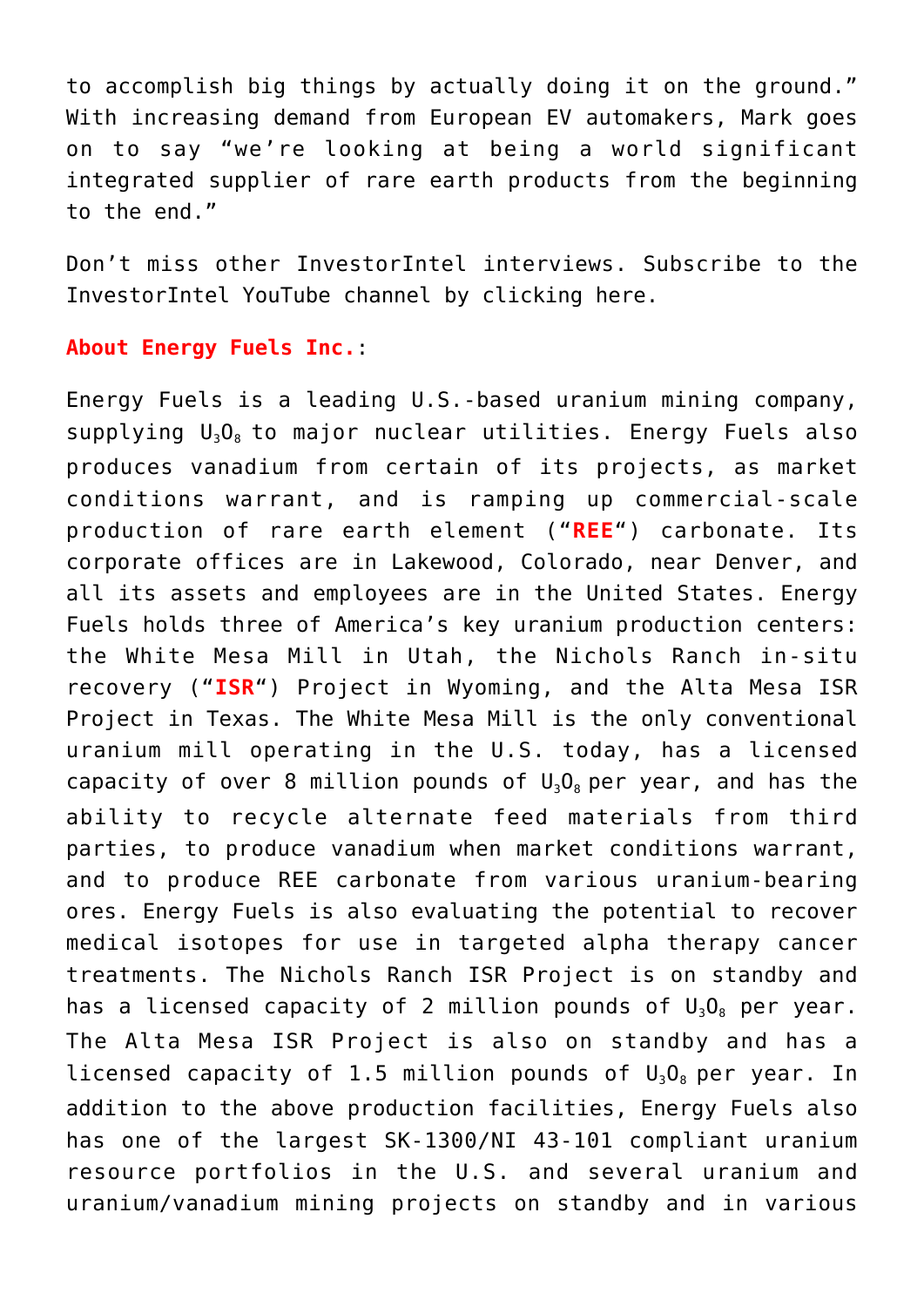stages of permitting and development.

To learn more about Energy Fuels Inc., [click here](https://www.energyfuels.com/)

## **About Neo Performance Materials Inc.**

Neo manufactures the building blocks of many modern technologies that enhance efficiency and sustainability. Neo's advanced industrial materials – magnetic powders and magnets, specialty chemicals, metals, and alloys – are critical to the performance of many everyday products and emerging technologies. Neo's products help to deliver the technologies of tomorrow to consumers today. The business of Neo is organized along three segments: Magnequench, Chemicals & Oxides and Rare Metals. Neo is headquartered in Toronto, Ontario, Canada; with corporate offices in Greenwood Village, Colorado, US; Singapore; and Beijing, China. Neo operates globally with sales, research and development, and production facilities and offices across 10 countries: Japan, China, Thailand, Estonia, Singapore, Germany, United Kingdom, Canada, United States, and South Korea.

To learn more about Neo Performance Materials Inc., [click here](https://www.neomaterials.com/)

*Disclaimer: Energy Fuels Inc. and Neo Performance Materials Inc. are advertorial members of InvestorIntel Corp.*

This interview, which was produced by InvestorIntel Corp., (IIC), does not contain, nor does it purport to contain, a summary of all the material information concerning the "Company" being interviewed. IIC offers no representations or warranties that any of the information contained in this interview is accurate or complete.

This presentation may contain "forward-looking statements" within the meaning of applicable Canadian securities legislation. Forward-looking statements are based on the opinions and assumptions of the management of the Company as of the date made. They are inherently susceptible to